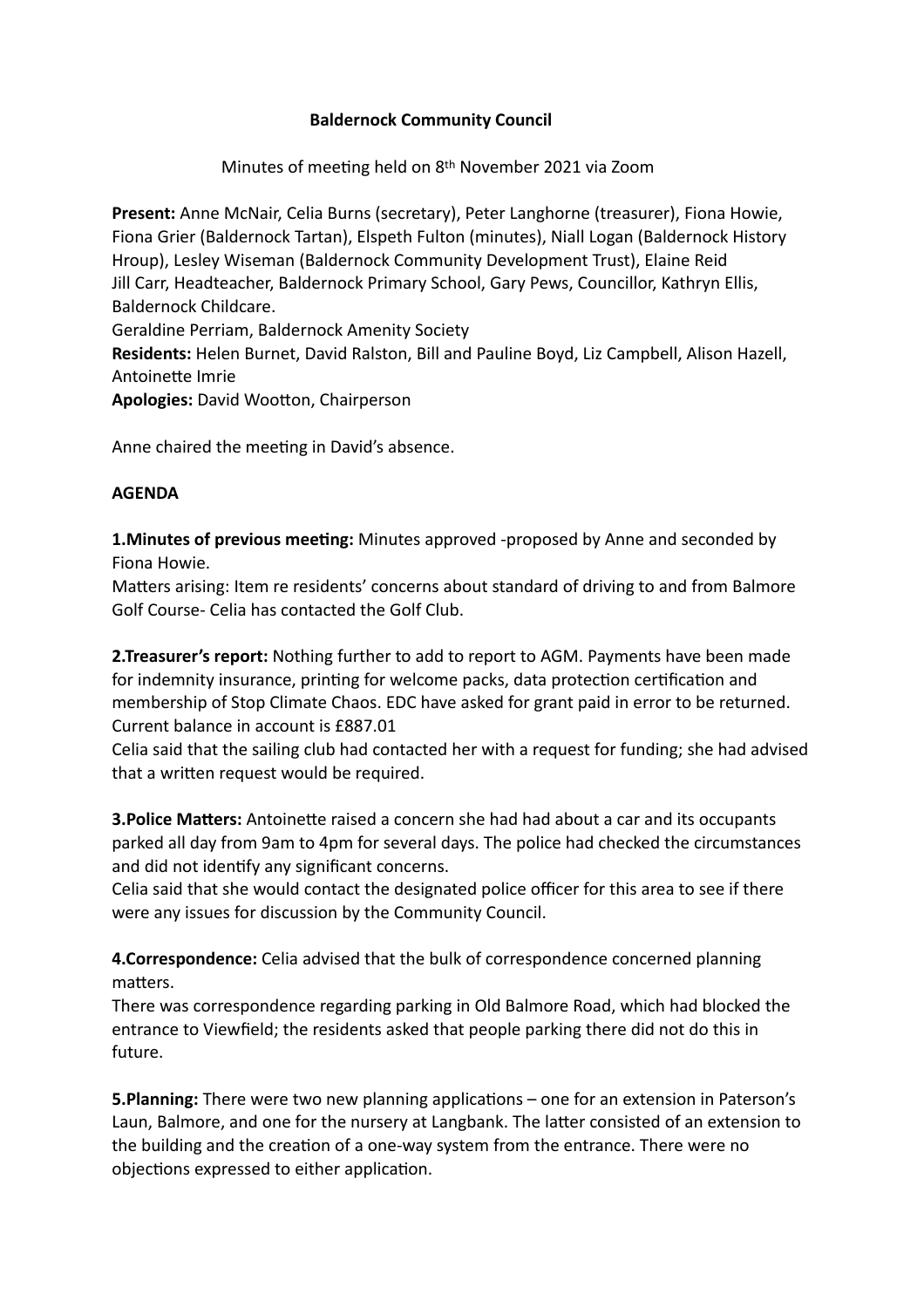**Action:** Anne to check the details.

The application for change of use to garden ground at Newlands, Balmore, was refused by the local authority. There was concern expressed about the developments taking place and the presence of livestock, which should be registered.

**Action:** Anne to check re licensing and registration of livestock.

## **Tree planting by Caledonian Estates:** Since the meeting on 19th October letters/

e- mails noting the Community Council's concerns had been sent to local MSP and Councillors.

Celia had telephoned Paul Schofield of Galbraiths (the agent representing Caledonian Estates). He had said that he would be contacting the tenant farmers. Celia had asked him to put his response to the Community Council in writing.

Local councillor Paul Ferretti had said that the proposal is at the pre-application stage, and he may contact the Scottish Government.

Rona McKay, MSP, had said she would draft a letter to the Cabinet Secretary for Rural Affairs.

 Torrance Community Council had commented on the impact of the proposed plans on local wild life, but not on local farms, which was disappointing.

 Anne McNair noted that Paul Schofield had failed to respond to the Community Council's question as to why the land under consideration was described as

grazing/unproductive land on the plans. There was therefore a fundamental flaw at the beginning of the process. All Paul Schofield had done was explain the process.

Antoinette and David said that there had not been a proper response to the points made to Galbraiths, and none of the farmers had received an answer to their representations to Galbraiths.

Anne observed that the Local Development Plan referred to the importance of the local landscape, and the local authority is one of the parties included in the

consultation. Cllr Pews said the plans had gone to elected members and he believed the Council had responded. He would try to find out more.

Anne noted that Scottish Forestry, which disbursed grants, had a register of Applications for tree felling and planting. This would give the Community Council the opportunity to comment at the application stage. The Community Council could also write to the Minister for Rural Affairs.

Elaine commented that there were plans for tree planting over the larger local area. Planting had started near Bearsden. There had also been an application for building 800 houses submitted to Glasgow City Council, which had been refused.

Fiona Grier suggested that we should be liaising with Milngavie and Bearsden Community Councils.

Geraldine suggested contacting the local press  $-$  it would be more likely to be printed if a couple of paragraphs were written, accompanied by photographs. The Scottish Land Commissioners should also be made aware of the plans.

Antoinette suggested that information about the plans with before and after photographs could be put on the Baldernock website. Anne had distributed photographs of recent tree planting in the local area which could be used.

Action: Letters to Minister for Rural Affairs and Milngavie and Bearsden Community